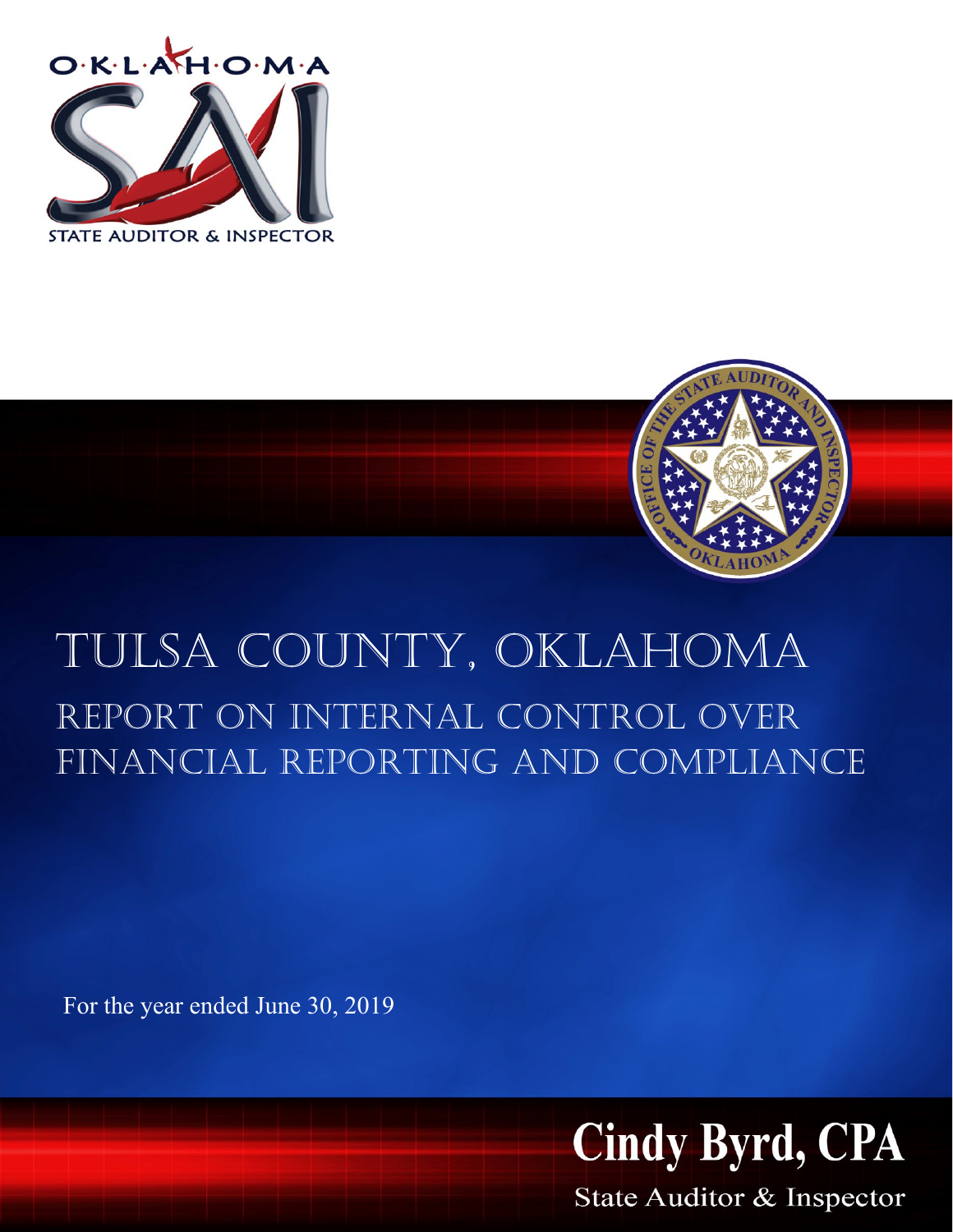**TULSA COUNTY, OKLAHOMA INDEPENDENT AUDITOR'S REPORT ON INTERNAL CONTROL OVER FINANCIAL REPORTING AND ON COMPLIANCE AND OTHER MATTERS BASED ON AN AUDIT OF FINANCIAL STATEMENTS PERFORMED IN ACCORDANCE WITH**  *GOVERNMENT AUDITING STANDARDS* **FOR THE YEAR ENDED JUNE 30, 2019**

This publication, issued by the Oklahoma State Auditor and Inspector's Office as authorized by 19 O.S. § 171, has not been printed, but is available on the agency's website [\(www.sai.ok.gov\)](http://www.sai.ok.gov/) and in the Oklahoma Department of Libraries Publications Clearinghouse Digital Prairie Collection [\(http://digitalprairie.ok.gov/cdm/search/collection/audits/\)](http://digitalprairie.ok.gov/cdm/search/collection/audits/) pursuant to 65 O.S. § 3-114.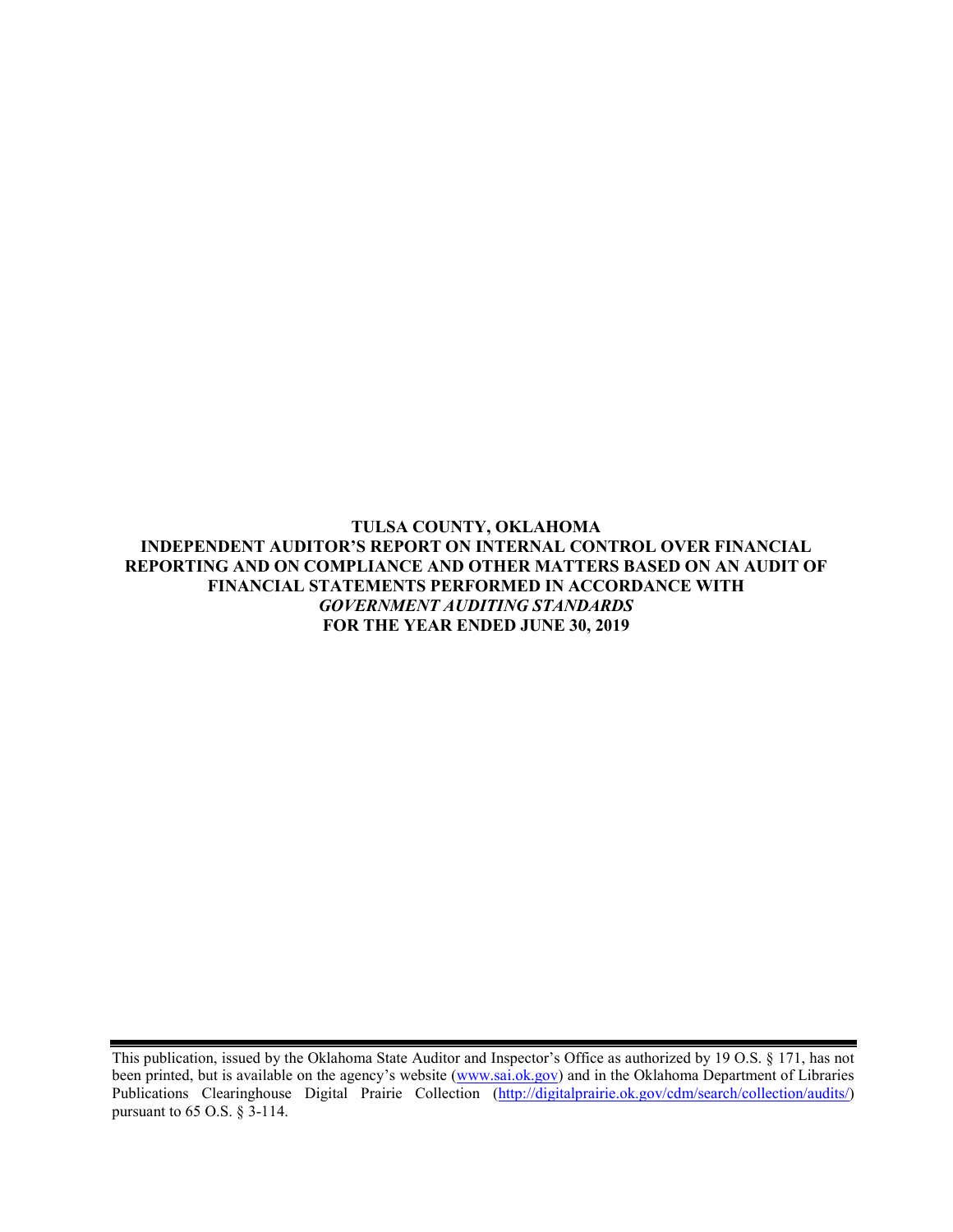

January 14, 2020

TO THE CITIZENS OF TULSA COUNTY, OKLAHOMA

Transmitted herewith is the Independent Auditor's Report on Internal Control Over Financial Reporting and on Compliance and Other Matters Based on an Audit of Financial Statements Performed in Accordance with *Government Auditing Standards* of Tulsa County, Oklahoma for the fiscal year ended June 30, 2019. The audit was conducted in accordance with auditing standards generally accepted in the United States of America and *Government Auditing Standards.*

A report of this type is critical in nature. Failure to report commendable features in the accounting and operating procedures of the entity should not be interpreted to mean that they do not exist.

The goal of the State Auditor and Inspector is to promote accountability and fiscal integrity in state and local government. Maintaining our independence as we provide this service to the taxpayers of Oklahoma is of utmost importance.

We wish to take this opportunity to express our appreciation for the assistance and cooperation extended to our office during our engagement.

Sincerely,

CINDY BYRD, CPA OKLAHOMA STATE AUDITOR & INSPECTOR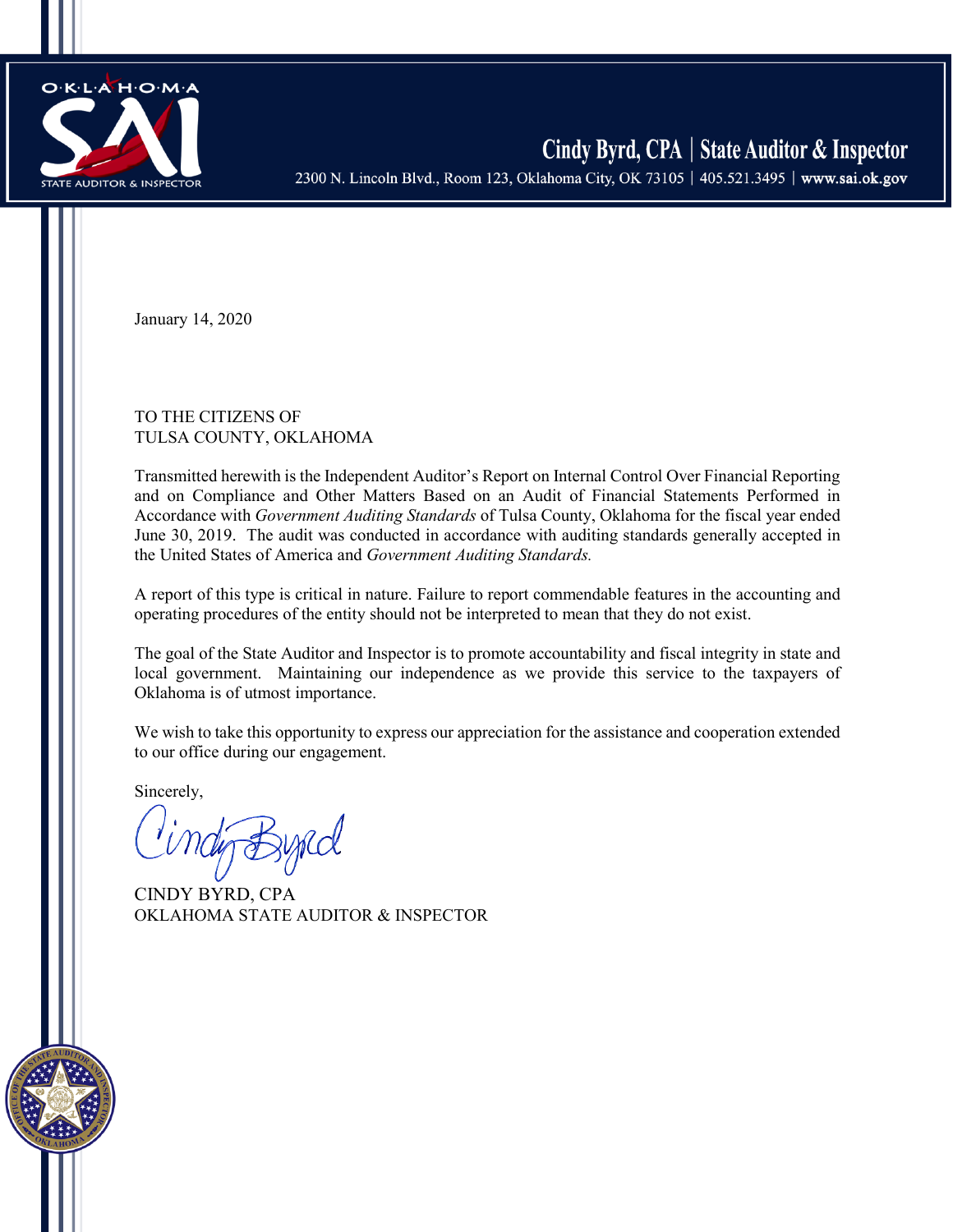

Cindy Byrd, CPA | State Auditor & Inspector 2300 N. Lincoln Blvd., Room 123, Oklahoma City, OK 73105 | 405.521.3495 | www.sai.ok.gov

#### **Independent Auditor's Report on Internal Control Over Financial Reporting and on Compliance and Other Matters Based on an Audit of Financial Statements Performed in Accordance With** *Government Auditing Standards*

TO THE OFFICERS OF TULSA COUNTY, OKLAHOMA

We have audited, in accordance with the auditing standards generally accepted in the United States of America and the standards applicable to financial audits contained in *Government Auditing Standards* issued by the Comptroller General of the United States, the financial statements of the governmental activities, the business-type activities, the aggregate discretely presented component units, each major fund, and the aggregate remaining fund information of Tulsa County, Oklahoma, as of and for the year ended June 30, 2019, and the related notes to the financial statements, which collectively comprise Tulsa County's basic financial statements, and have issued our report thereon dated December 30, 2019. Our report includes a reference to other auditors who audited the financial statements of the Tulsa County Industrial Authority, the Tulsa County Criminal Justice Authority, the Tulsa County Home Finance Authority, the Tulsa County Employees' Retirement System, the Tulsa County Public Facilities Authority, the Tulsa County Juvenile Justice Trust Authority, and the Tulsa City/County Health Department, as described in our report on Tulsa County's financial statements. This report does not include the results of the other auditors' testing of internal control over financial reporting or compliance and other matters that are reported on separately by those auditors.

### **Internal Control Over Financial Reporting**

In planning and performing our audit of the financial statements, we considered Tulsa County's internal control over financial reporting (internal control) to determine the audit procedures that are appropriate in the circumstances for the purpose of expressing our opinions on the financial statements, but not for the purpose of expressing an opinion on the effectiveness of Tulsa County's internal control. Accordingly, we do not express an opinion on the effectiveness of Tulsa County's internal control.

Our consideration of internal control was for the limited purpose described in the preceding paragraph and was not designed to identify all deficiencies in internal control that might be material weaknesses or significant deficiencies and therefore, material weaknesses or significant deficiencies may exist that were not identified. However, as described in the accompanying schedule of findings and responses, we identified certain deficiencies in internal control that we consider to be material weaknesses and significant deficiencies.

A *deficiency in internal control* exists when the design or operation of a control does not allow management or employees, in the normal course of performing their assigned functions, to prevent, or detect and correct, misstatements on a timely basis. A *material weakness* is a deficiency, or combination of deficiencies, in internal control such that there is a reasonable possibility that a material misstatement of the entity's financial statements will not be prevented, or detected and corrected on a timely basis. We consider the deficiency described in the accompanying schedule of findings and responses to be a material weakness: 2019-001.

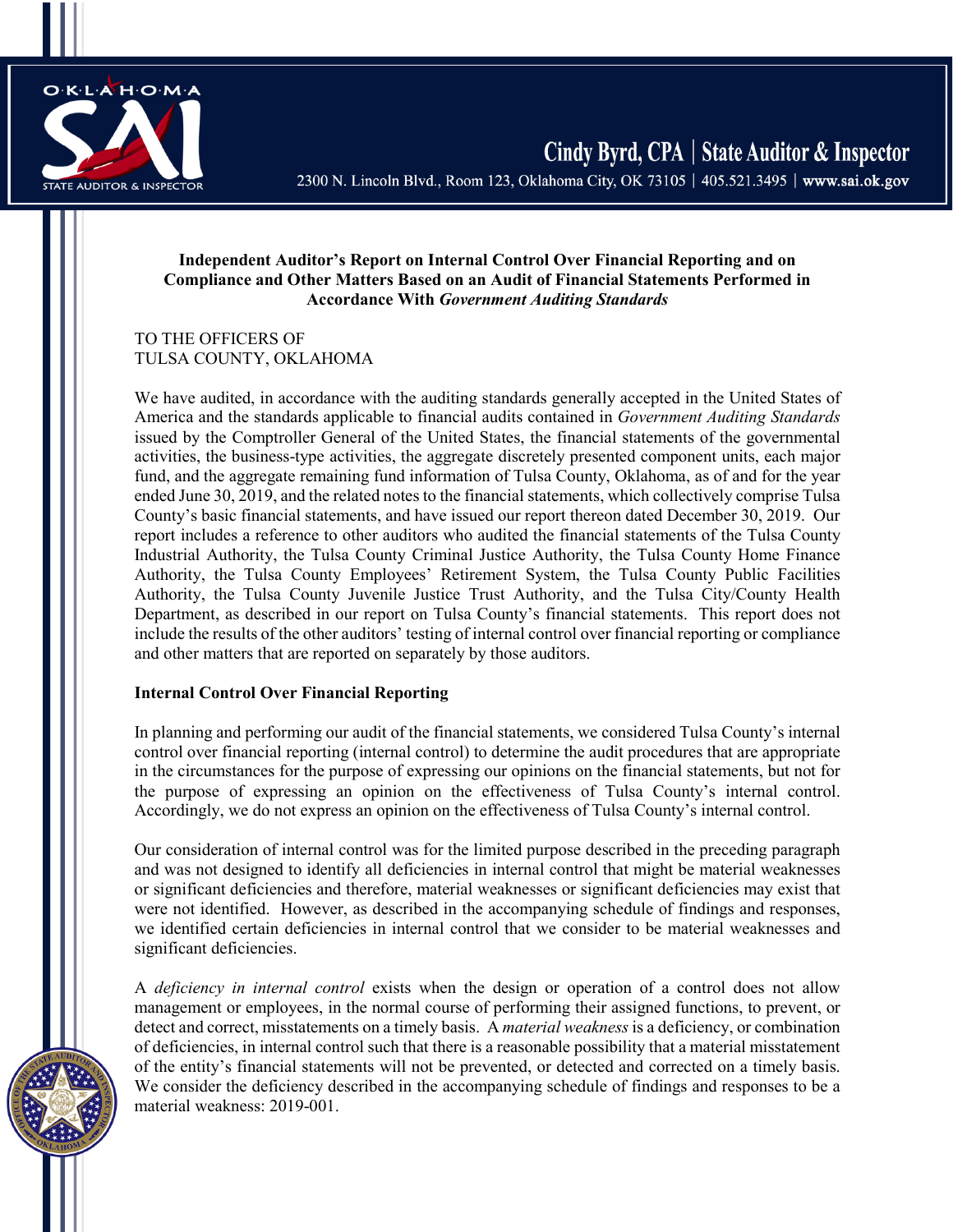A *significant deficiency* is a deficiency, or combination of deficiencies, in internal control that is less severe than a material weakness, yet important enough to merit attention by those charged with governance. We consider the deficiency described in the accompanying schedule of findings and responses to be a significant deficiency: 2019-005.

### **Compliance and Other Matters**

As part of obtaining reasonable assurance about whether Tulsa County's financial statements are free from material misstatement, we performed tests of its compliance with certain provisions of laws, regulations, contracts, and grant agreements, noncompliance with which could have a direct and material effect on the determination of financial statement amounts. However, providing an opinion on compliance with those provisions was not an objective of our audit, and accordingly, we do not express such an opinion. The results of our tests disclosed an instance of noncompliance or other matter that is required to be reported under *Government Auditing Standards* and which is described in the accompanying schedule of findings and responses as item 2019-001.

We noted certain matters regarding statutory compliance that we reported to the management of Tulsa County, which are included in Section 2 of the schedule of findings and responses contained in this report.

## **Tulsa County's Response to Findings**

Tulsa County's responses to the findings identified in our audit are described in the accompanying schedule of findings and responses. Tulsa County's responses were not subjected to the auditing procedures applied in the audit of the financial statements and, accordingly, we express no opinion on the responses.

### **Purpose of this Report**

The purpose of this report is solely to describe the scope of our testing of internal control and compliance and the result of that testing, and not to provide an opinion on the effectiveness of the entity's internal control or on compliance. This report is an integral part of an audit performed in accordance with *Government Auditing Standards* in considering the entity's internal control and compliance. Accordingly, this communication is not suitable for any other purpose.

This report is also a public document pursuant to the Oklahoma Open Records Act (51 O.S. § 24A.1 et seq.), and shall be open to any person for inspection and copying.

CINDY BYRD, CPA OKLAHOMA STATE AUDITOR & INSPECTOR

December 30, 2019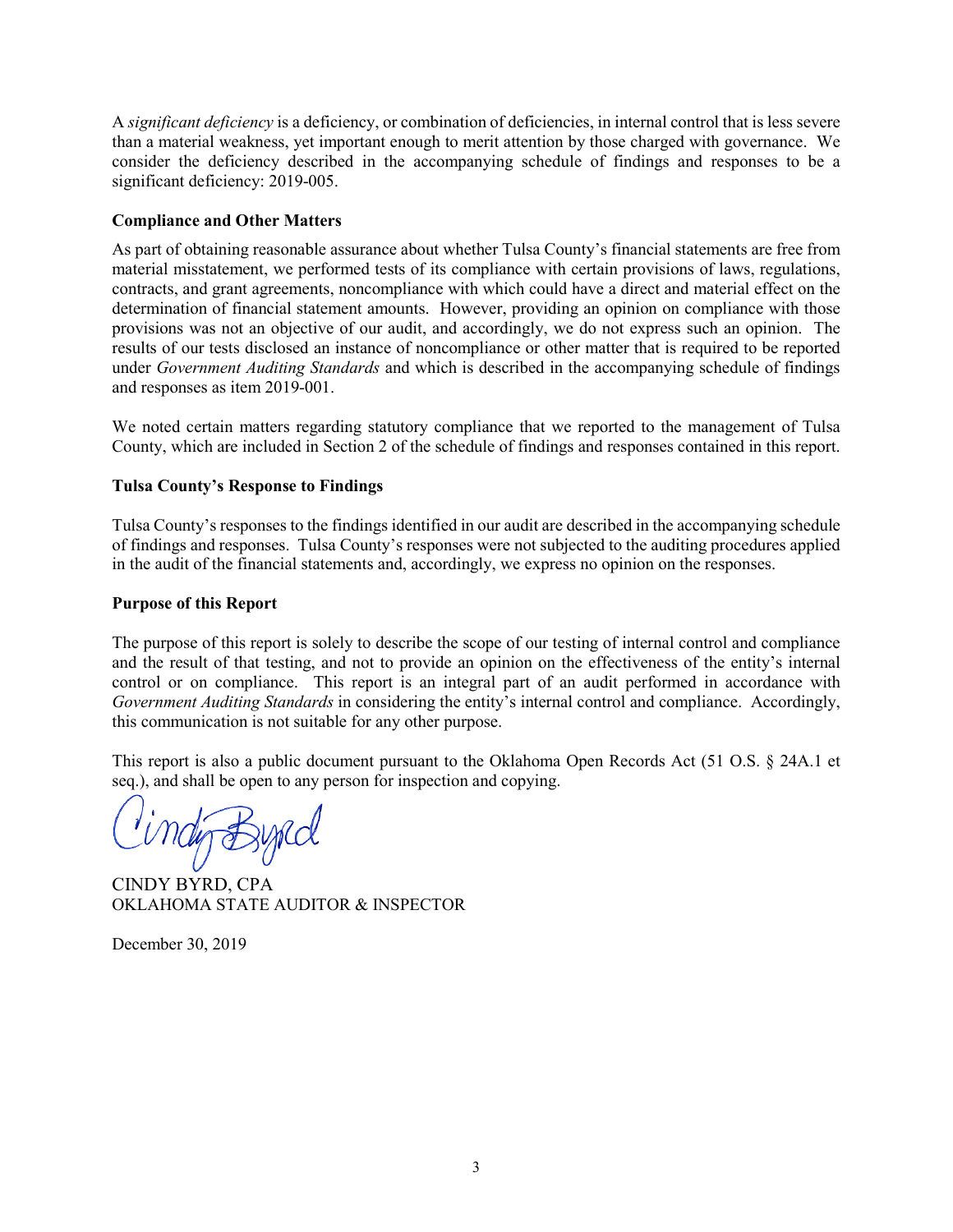**SECTION 1 - Findings related to the Report on Internal Control Over Financial Reporting and on Compliance and Other Matters Based on an Audit of Financial Statements Performed in Accordance With** *Government Auditing Standards* 

**Finding 2019-001—Inadequate Internal Controls and Noncompliance Over Disbursements (Repeat Finding – 2007-009, 2008-001, 2009-001, 2010-002, 2011-001, 2016-002, 2017-001, 2018-001)**

**Condition:** Upon inquiry of County personnel, observation of the County's disbursement process, and testwork performed, the following was noted:

- The review of a sample of fifty-six (56) of the eleven thousand one hundred and ninety (11,190) General Fund expenditures reflected the following:
	- o Two (2) expenditures totaling \$43,422.00 had adjustment increases of more than ten percent (10%) of the original encumbrance:

|              | <b>Responsible</b> |                | Original    | <b>Adjustment</b> | Warrant       | Warrant     |
|--------------|--------------------|----------------|-------------|-------------------|---------------|-------------|
| Fund         | <b>Office</b>      | <b>Purpose</b> | Encumbrance | <b>Increase</b>   | <b>Number</b> | Amount      |
|              | Fiscal             |                |             |                   |               |             |
|              | Office/County      | Legal          |             |                   |               |             |
| General Fund | Clerk              | Fees           | \$4,000.00  | \$7,008.00        | 500002012     | \$11,008.00 |
|              | Fiscal             |                |             |                   |               |             |
|              | Office/County      | Audit          |             |                   |               |             |
| General Fund | Clerk              | Services       | \$3,000.00  | \$29,414.00       | 500007097     | \$32,414.00 |
| <b>Total</b> |                    |                |             |                   |               | \$43,422.00 |

o Seven (7) expenditures totaling \$233,815.00 were not encumbered prior to receiving goods or services.

|              |                           |                                | Warrant       | Warrant      |
|--------------|---------------------------|--------------------------------|---------------|--------------|
| Fund         | <b>Responsible Office</b> | <b>Purpose</b>                 | <b>Number</b> | Amount       |
|              | <b>OSU</b> Extension      | Contractual Services -         |               |              |
| General Fund | Center/BOCC               | Payroll                        | 500001699     | \$23,508.00  |
|              | <b>OSU</b> Extension      | Contractual Services -         |               |              |
| General Fund | Center/BOCC               | Payroll                        | 500012464     | \$23,508.00  |
|              | <b>OSU</b> Extension      | Contractual Services -         |               |              |
| General Fund | Center/BOCC               | Payroll                        | 500000525     | \$29,388.00  |
|              | Information               |                                |               |              |
| General Fund | Technology/BOCC           | <b>Annual Contract Payment</b> | 500003679     | \$61,399.00  |
|              | Fiscal Office/County      |                                |               |              |
| General Fund | Clerk                     | <b>Audit Services</b>          | 500007097     | \$32,414.00  |
|              | Fiscal Office/County      |                                |               |              |
| General Fund | Clerk                     | <b>Audit Services</b>          | 500008900     | \$53,279.00  |
| General Fund | Juvenile Bureau/BOCC      | <b>Contract Rental Payment</b> | 500000835     | \$10,319.00  |
| <b>Total</b> |                           |                                |               | \$233,815.00 |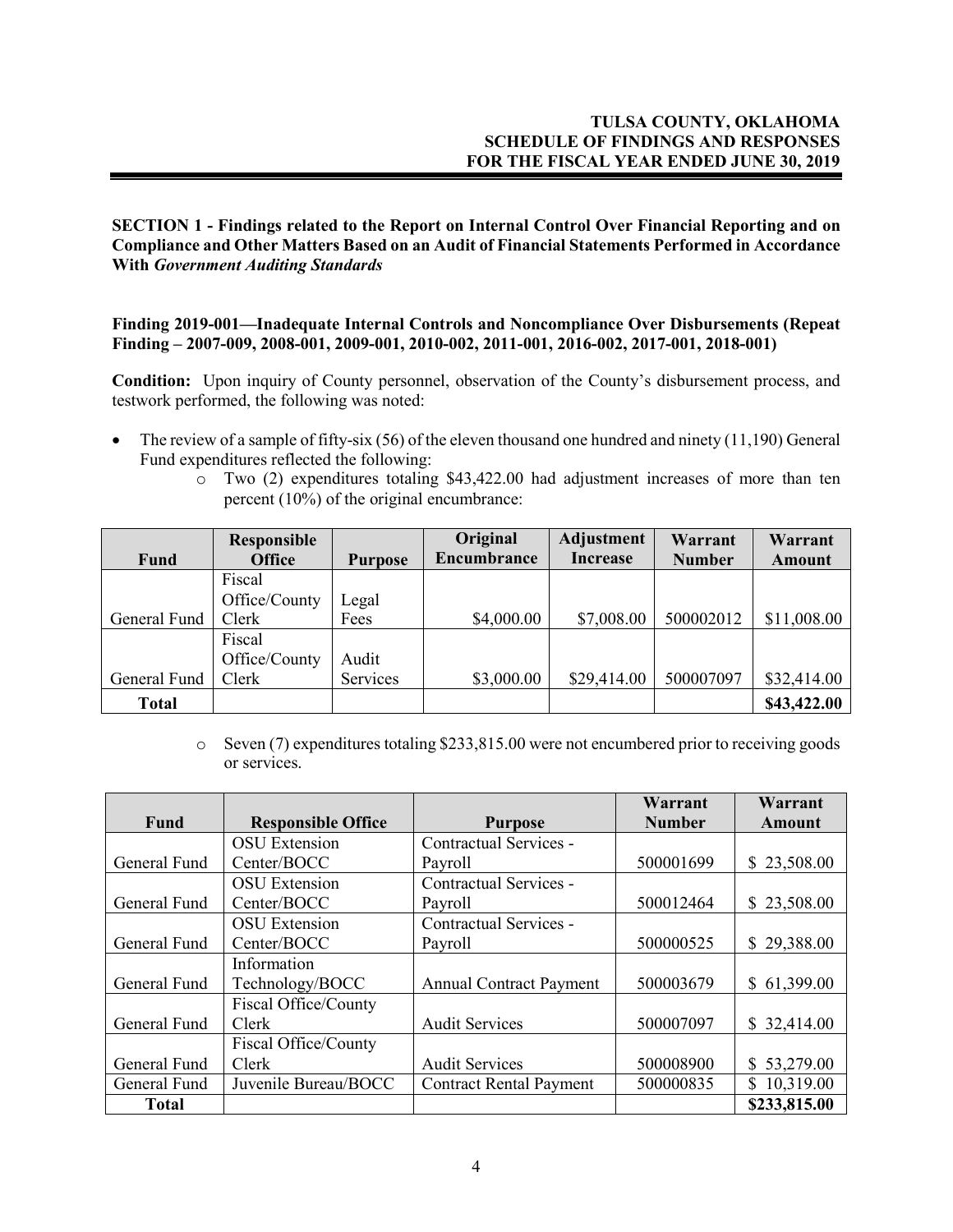- The review of a sample of fifty-five (55) of the two thousand eight hundred and twenty-six (2,826) Highway Fund expenditures reflected the following:
	- $\overline{\text{S}}$  Six (6) expenditures totaling \$287,019.00 were not encumbered prior to receiving goods or services.

|              |                             |                              | Warrant       | Warrant      |
|--------------|-----------------------------|------------------------------|---------------|--------------|
| <b>Fund</b>  | <b>Responsible Office</b>   | <b>Purpose</b>               | <b>Number</b> | Amount       |
|              |                             | County Share Excavator       |               |              |
| Highway Fund | District 1 Commissioner     | Purchase                     | 500013441     | \$159,153.00 |
|              | <b>Highway Construction</b> |                              |               |              |
| Highway Fund | Division/BOCC               | Parts                        | 500006288     | 178.00<br>S  |
|              | <b>Highway Construction</b> |                              |               |              |
| Highway Fund | Division/BOCC               | Parts                        | 500008584     | \$<br>321.00 |
|              | <b>Highway Construction</b> |                              |               |              |
| Highway Fund | Division/BOCC               | Fuel                         | 500010110     | \$15,556.00  |
|              | Tulsa Engineering           |                              |               |              |
| Highway Fund | Department/BOCC             | <b>Right of Way Purchase</b> | 500002434     | \$59,381.00  |
|              | Tulsa Engineering           | Matching Funds for           |               |              |
| Highway Fund | Department/BOCC             | <b>Highway Project</b>       | 500007096     | \$52,430.00  |
| <b>Total</b> |                             |                              |               | \$287,019.00 |

• The review of a sample of sixty-three  $(63)$  of the eight thousand nine hundred and seventy-seven  $(8,977)$ non-major fund expenditures reflected the following:

 $\circ$  One (1) expenditure totaling \$17,100.00 was not charged to the proper period.

| Fund                    | <b>Responsible Office</b> | <b>Purpose</b>          | Warrant<br><b>Number</b> | Warrant<br>Amount |
|-------------------------|---------------------------|-------------------------|--------------------------|-------------------|
| <b>Special Projects</b> | Fiscal Office/County      |                         |                          |                   |
| Fund                    | Clerk                     | Software Implementation | 500001519                | 17,100.00         |

o One (1) expenditure totaling \$195,436.59 00 had an adjustment increase of more than ten percent (10%) of the original encumbrance.

| <b>Fund</b>  | <b>Responsible</b><br><b>Office</b> | <b>Purpose</b> | Original<br>Encumbrance | Adjustment<br><b>Increase</b> | Warrant<br><b>Number</b> | Warrant<br>Amount |
|--------------|-------------------------------------|----------------|-------------------------|-------------------------------|--------------------------|-------------------|
| County       |                                     | Jail           |                         |                               |                          |                   |
| Contribution | County                              | Commissary     |                         |                               |                          |                   |
| Fund         | Sheriff                             | Payment        | \$161,408.00            | \$34,028.00                   | 500003612                | \$195,436.59      |

o Fourteen (14) expenditures totaling \$2,296,117.00 were not encumbered prior to receiving goods or services: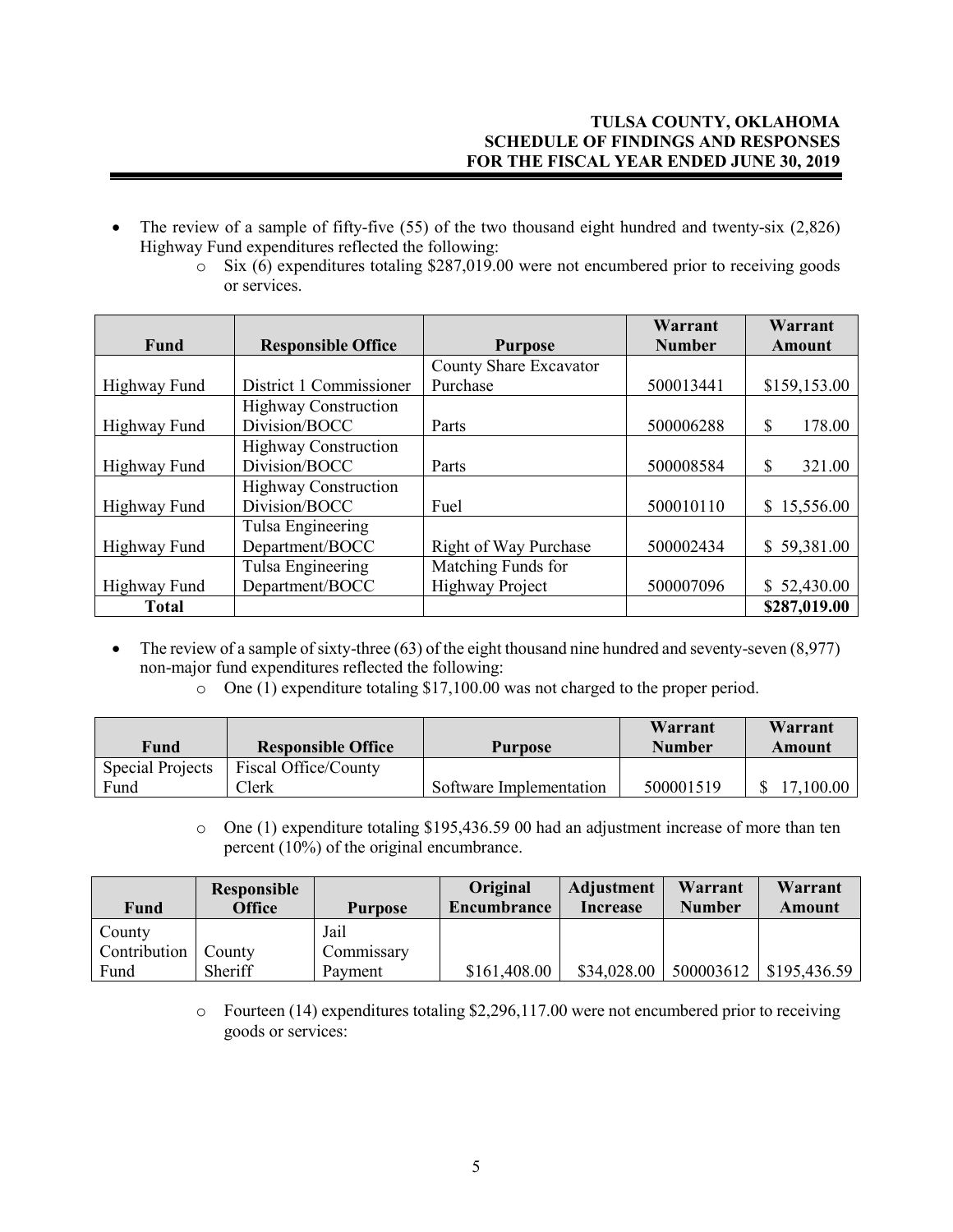# **TULSA COUNTY, OKLAHOMA SCHEDULE OF FINDINGS AND RESPONSES FOR THE FISCAL YEAR ENDED JUNE 30, 2019**

| Fund                     | <b>Responsible Office</b> | <b>Purpose</b>             | Warrant<br><b>Number</b> | Expenditure<br><b>Amount</b> |
|--------------------------|---------------------------|----------------------------|--------------------------|------------------------------|
| <b>County Sheriff</b>    |                           | Operational                |                          |                              |
| Cash Fund                | County Sheriff            | Reimbursement              | 500005708                | \$<br>30,000.00              |
| County Sheriff           |                           | <b>Body Cameras</b>        |                          |                              |
| Cash Fund                | County Sheriff            | Licensing                  | 500012100                | \$<br>442,359.00             |
| County Sheriff           |                           |                            |                          |                              |
| Cash Fund                | County Sheriff            | <b>Body Cameras</b>        | 500012100                | \$<br>91,394.00              |
| County                   |                           |                            |                          |                              |
| <b>Contribution Fund</b> | County Sheriff            | Software and Hardware      | 500003093                | 156,882.00<br>\$             |
| County                   |                           | Property and Content       |                          |                              |
| <b>Contribution Fund</b> | County Sheriff            | Insurance for Jail         | 500000853                | 139,552.00<br>\$             |
| County                   |                           |                            |                          |                              |
| <b>Contribution Fund</b> | County Sheriff            | <b>Hardware Components</b> | 500013345                | \$<br>378,029.00             |
| Court Clerk              |                           |                            |                          |                              |
| Revolving Fund           | Court Clerk               | <b>Ink Pads</b>            | 500006732                | $\mathsf{\$}$<br>210.00      |
| Court Clerk              |                           | Office                     |                          |                              |
| Revolving Fund           | Court Clerk               | Furniture/Shelving         | 500002393                | 157,734.00<br>\$             |
|                          | Parks                     |                            |                          |                              |
| Park Fund                | Department/BOCC           | Water Bill                 | 500005674                | \$<br>26,931.00              |
|                          |                           | <b>CDBG</b> Urban Grant    |                          |                              |
| <b>Special Projects</b>  | Fiscal Office/County      | $Reimbursement - City$     |                          |                              |
| Fund                     | Clerk                     | of Glenpool                | 500010890                | \$<br>87,643.00              |
|                          |                           | Home Consortium Grant      |                          |                              |
|                          |                           | - Project                  |                          |                              |
| <b>Special Projects</b>  | Fiscal Office/County      | Management - Pioneer       |                          |                              |
| Fund                     | Clerk                     | Village Phase 2            | 500007293                | 276,037.00<br>\$             |
|                          |                           | Home Consortium Grant      |                          |                              |
|                          |                           | - Project                  |                          |                              |
| <b>Special Projects</b>  | Fiscal Office/County      | Management - Pioneer       |                          |                              |
| Fund                     | Clerk                     | Village Phase 2            | 500007293                | 480,273.00<br>\$             |
| <b>Special Projects</b>  | Fiscal Office/County      | Software                   |                          |                              |
| Fund                     | Clerk                     | Implementation             | 500001519                | $\mathbb{S}$<br>17,100.00    |
|                          |                           | <b>CDBG</b> Urban Grant    |                          |                              |
| <b>Special Projects</b>  | Fiscal Office/County      | $Reimbursement - City$     |                          |                              |
| Fund                     | Clerk                     | of Broken Arrow            | 500009963                | \$<br>11,973.00              |
| <b>Total</b>             |                           |                            |                          | \$2,296,117.00               |

**Cause of Condition:** Policies and procedures have not been fully implemented with regard to the disbursement process to strengthen internal controls and ensure compliance with state statutes. Additionally, it appears that some encumbrances may be delayed due to the unavailability of funds and estimated encumbrances were not calculated in a manner to ensure adequate funding was available.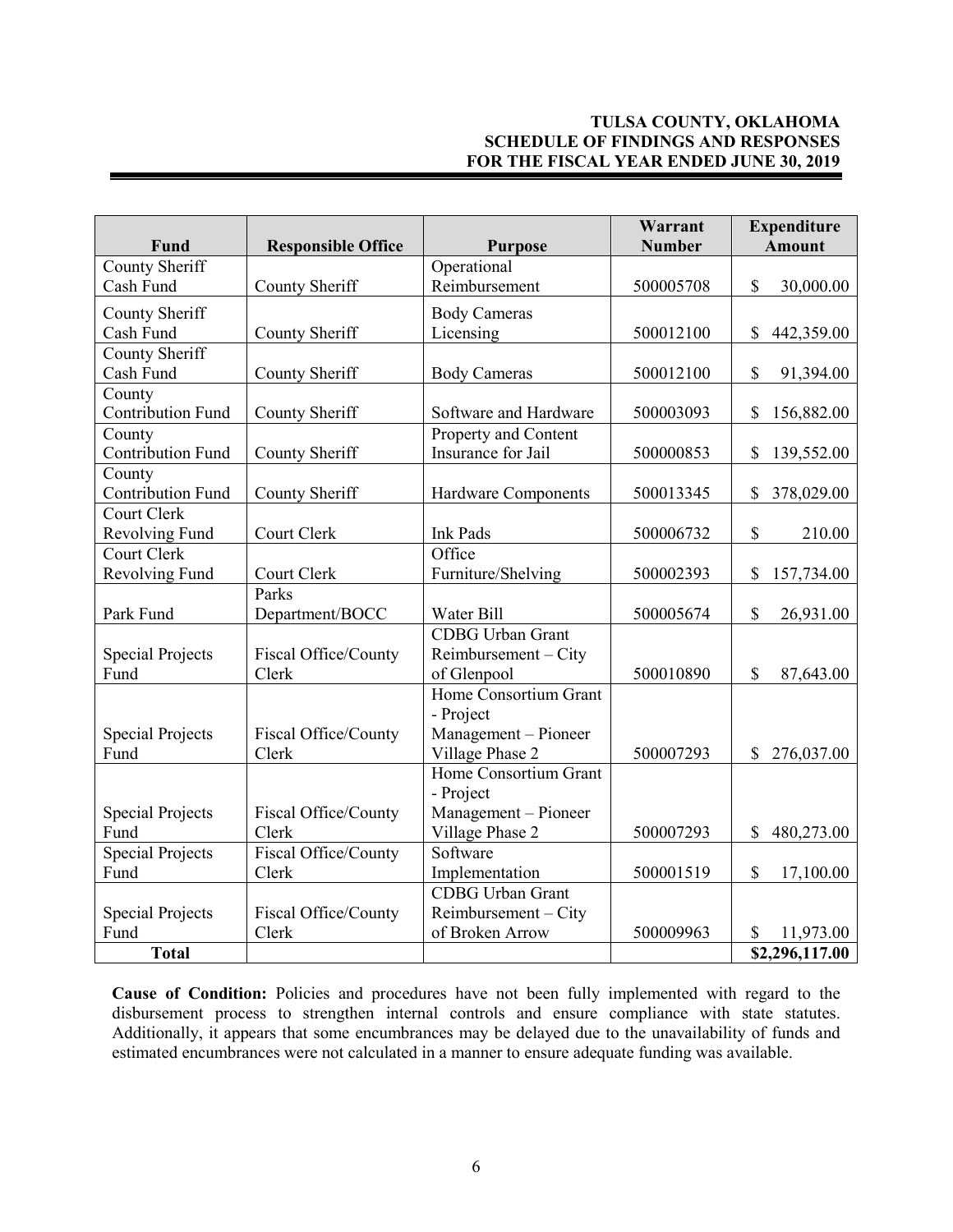**Effect of Condition:** These conditions resulted in noncompliance with state statutes and could result in unrecorded transactions, misstated financial reports, undetected errors, misappropriation of funds, and a financial burden on the County.

**Recommendation:** The Oklahoma State Auditor and Inspector's Office **(**OSAI) recommends the County adhere to state purchasing guidelines to ensure encumbrances are made before goods or services are ordered and to ensure availability of funds. Additionally, OSAI recommends goods or services be paid for from funds designated for use during the fiscal year from which the goods or services were obtained.

## **Management Response:**

**Board of County Commissioners:** Fiscal year 2019 saw the end of the Budget Board's Fiscal Office and placed all financial recordkeeping in the County Clerk's office. The County Clerk's office had some turnover in staff but kept the majority of the staff and used existing policies and procedures as the basis of operations. The County Clerk's office had some challenges in the beginning but were always attentive that Oklahoma statutes and Tulsa County policies and procedures were followed. The County Clerk's office provided some training on proper disbursement processes with bookkeepers in the Board of County Commissioner's (BOCC) departments and management continues to stress that all transactions must follow state laws and conform to policies and procedures. We have scheduled more training in the first quarter of 2020. As we move forward, we anticipate that the number of errant disbursements will be reduced.

**County Clerk:** In fiscal year 2019, the County Clerk's office assumed the responsibilities and oversight of the former Tulsa County Fiscal Office. We have transitioned in terms of staff and most policies and procedures. However, we are working to ensure that the appropriate laws, policies and procedures are followed. The remainder of the County Clerk's office including our Accounting Division and Financial Services Division continue to work with other county departments to ensure adequate training occurs for each bookkeeper. As we move forward, we anticipate that the number of errant disbursements will be reduced.

### **County Sheriff:**

- Warrant #500003612 for \$195,436.59 from County Contribution Fund This purchase order (PO) was encumbered for \$161,408.00 with an adjustment for \$34,028.00. This monthly PO was encumbered ahead of services rendered for inmate food. The amount encumbered reflects the number of meals corresponding to average monthly inmate population. However, for this particular month, the inmate population exceeded our anticipated total and we adjusted our PO accordingly. In the future, we will strive to be better prepared for inmate population fluctuations.
- Warrant #500005708 for \$30,000 from County Sheriff's Cash Fund This PO was encumbered for \$30,000 after receiving an invoice for the costs for housing of juveniles for Tulsa County Sheriff Office's (TCSO). This should no longer be an issue, as TCSO now has a contract in place with the vendor and can encumber ahead of time.
- Warrant #500012100 for \$442,359.00 and \$91,394.00 from the County Sheriff's Cash Fund is related to a grant award from the Oklahoma Attorney General and a contract with the vendor for body worn cameras. During this process, TCSO's purchasing unit was not aware that the order was placed. Therefore, we encumbered after the fact. In the future, we will ensure all parties involved in such matters are informed that all orders placed are done through TCSO purchasing unit.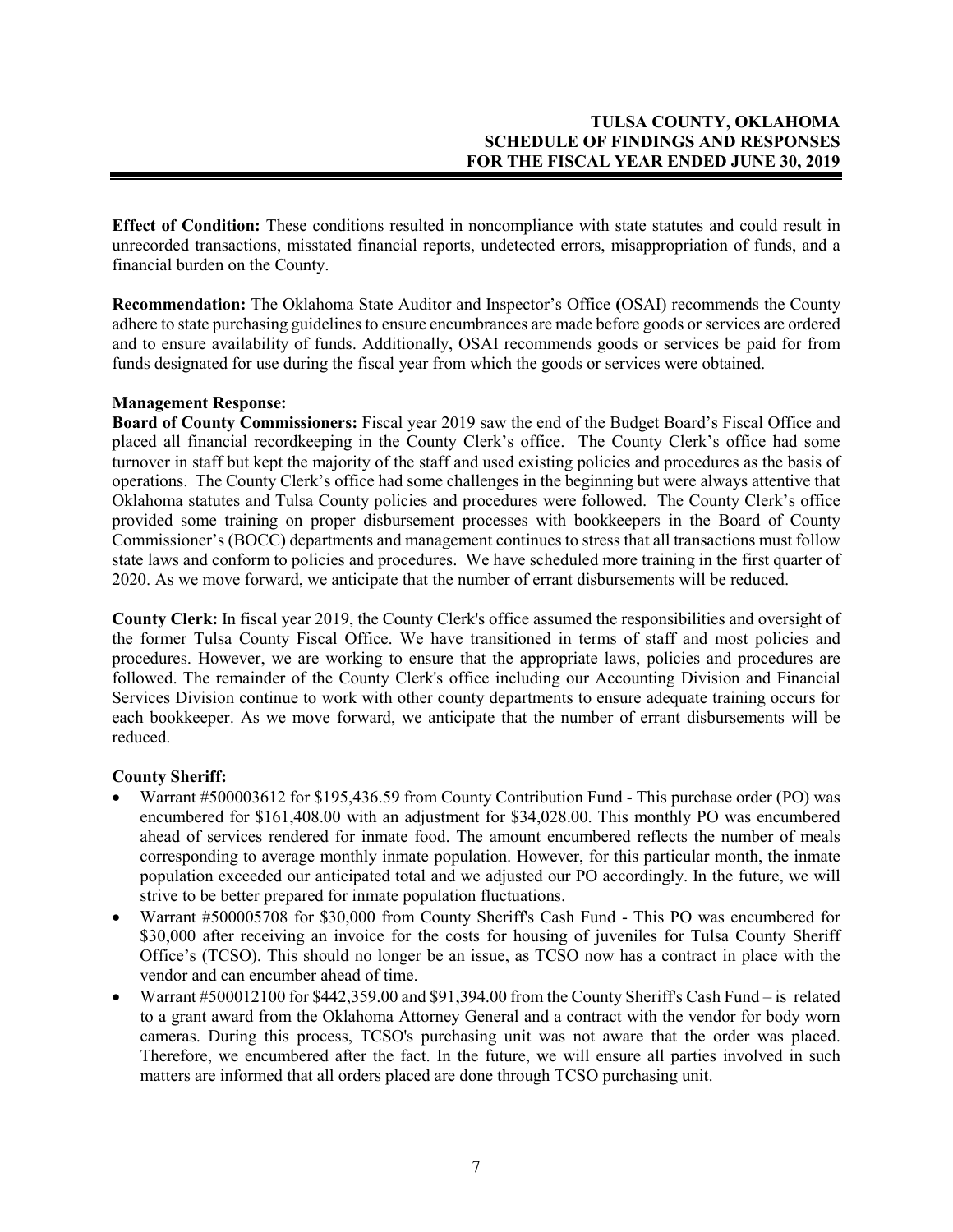- Warrant #500003093 for \$156,882.00 and warrant #500013345 for \$378,029.00 from the County Contribution Fund were not encumbered prior to services rendered. TCSO's purchasing unit was not made aware that services were scheduled until after services were completed. In the future, TCSO will strive to have effective internal communication to ensure services are encumbered ahead of time.
- Warrant #500000853 for \$139,552.00 was the property insurance payment for David L. Moss Criminal Justice Center. This annual payment is due by the beginning of July; however, TCSO is unable to encumber jail funds until we get access to the account for the new fiscal year.

**Court Clerk:** In the past, our office did not encumber the purchase order until we were in receipt of an invoice. Since Mr. Newberry took office, policy has changed. Now, the front office is made aware of an expense, encumbers the fund first, and gets a purchase order number so the item can be purchased. The encumbrance is an estimate. Once the invoice is received, adjustments are made to the correct amount. Apparently, in the two instances noted in the finding the front office was not made are aware of the need for the items prior to the purchases.

**Criteria:** The United States Government Accountability Office's Standards for Internal Control in the Federal Government (2014 version) aided in guiding our assessments and conclusion. Although this publication (GAO Standards) addresses controls in the federal government, this criterion can be treated as best practices and may be applied as a framework for an internal control system for state, local, and quasigovernmental entities.

GAO Standards – Section 2 – Establishing an Effective Internal Control System – OV2.23 states in part:

## *Objectives of an Entity – Compliance Objectives*

Management conducts activities in accordance with applicable laws and regulations. As part of specifying compliance objectives, the entity determines which laws and regulations apply to the entity. Management is expected to set objectives that incorporate these requirements.

Therefore, effective internal controls require management properly implement procedures to ensure that expenditures are made in compliance with state statutes:

19 O.S. § 1505 prescribes the procedures for requisition, purchase, and receipt of supplies, material, and equipment..

- Title 62 O.S. § 310.4 states in part, "All unencumbered balances, if any, […] on hand at the close of day June 30, may remain as a credit for said fiscal year up to the close of day September 30, next. [….] Provided this act shall not be so construed to allow the incurring of a new indebtedness after June 30 chargeable to the appropriation account of the immediately preceding fiscal year."
- Title 68 O.S. § 3003 states in part, … The recipient government may encumber funds in an amount not to exceed the sum of the total letter of commitment, which is a binding commitment of funding which the recipient government will receive for the project or projects eligible for such federal funding. The encumbrance of funds authorized by this section shall be made in accordance with procedures prescribed by the State Auditor and Inspector and shall be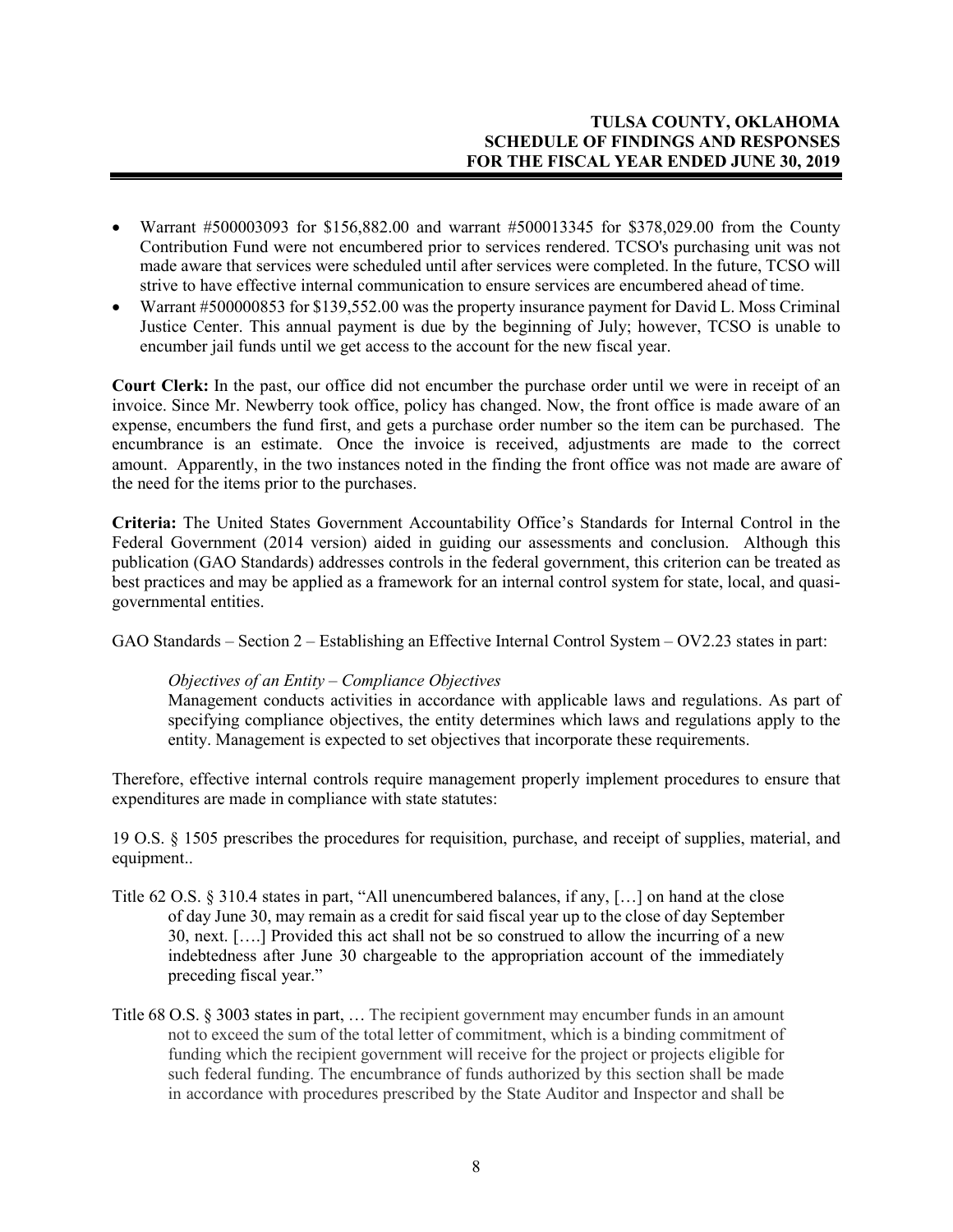administered in accordance with rules and regulations concerning such distribution adopted by the federal government and the state agency, board, or commission. Any expenditure incurred by the recipient government using the letter of commitment appropriation process and disallowed by the federal government or state agency, board, or commission administering the funds shall be paid by the recipient government.

## **Finding 2019-005—Inadequate Internal Controls Over Business Continuity Plan (Repeat Finding – 2018-008)**

**Condition:** Upon inquiry and review of the County's Business Continuity Plan (BCP), it does not appear that adequate controls are in place to ensure, that in the event of a disaster, the County would not have delays in the recovery of operations. The specifics of the condition have been sanitized to protect the County pursuant to the provision of 51 O.S. § 24A.28.

**Cause of Condition:** Policies and procedures have not been designed and implemented to ensure the County has prepared a formal BCP that would meet the needs of the County in the event of a disaster.

**Effect of Condition:** This condition could result in increased delays in the recovery of critical business functions of the County.

**Recommendation:** OSAI recommends the County comply with best practices presented in the criteria. The specifics of the recommendation have been sanitized to protect the County pursuant to the provision of 51 O.S. § 24A.28.

### **Management Response:**

**BOCC:** We have begun the initial planning steps for all county-wide departments to create departmental "Continuity of Operations Plans" as part of a comprehensive operations plan program for Tulsa County. Our initial county-wide kickoff meeting was on December 11, 2019 and the county is currently in our second phase of the planning process during which individual departmental planning meetings will occur through January 17th. On January 29th we will have our county-wide deconfliction planning meeting. Following this each department will have until February 12th to submit final departmental plans to Tulsa Area Emergency Management Agency (TAEMA) who will then combine these department plans into a Tulsa County Consolidated Continuity Plan, which will be submitted to the Board of County Commissioners for approval by February 24th.

**Criteria:** According to CobiT, Deliver Service, and Support 4.03 Develop and implement a business continuity response, management should develop a business continuity plan (BCP) and disaster recovery plan (DRP) based on the strategy. Document all procedures necessary for the enterprise to continue critical activities in the event of an incident.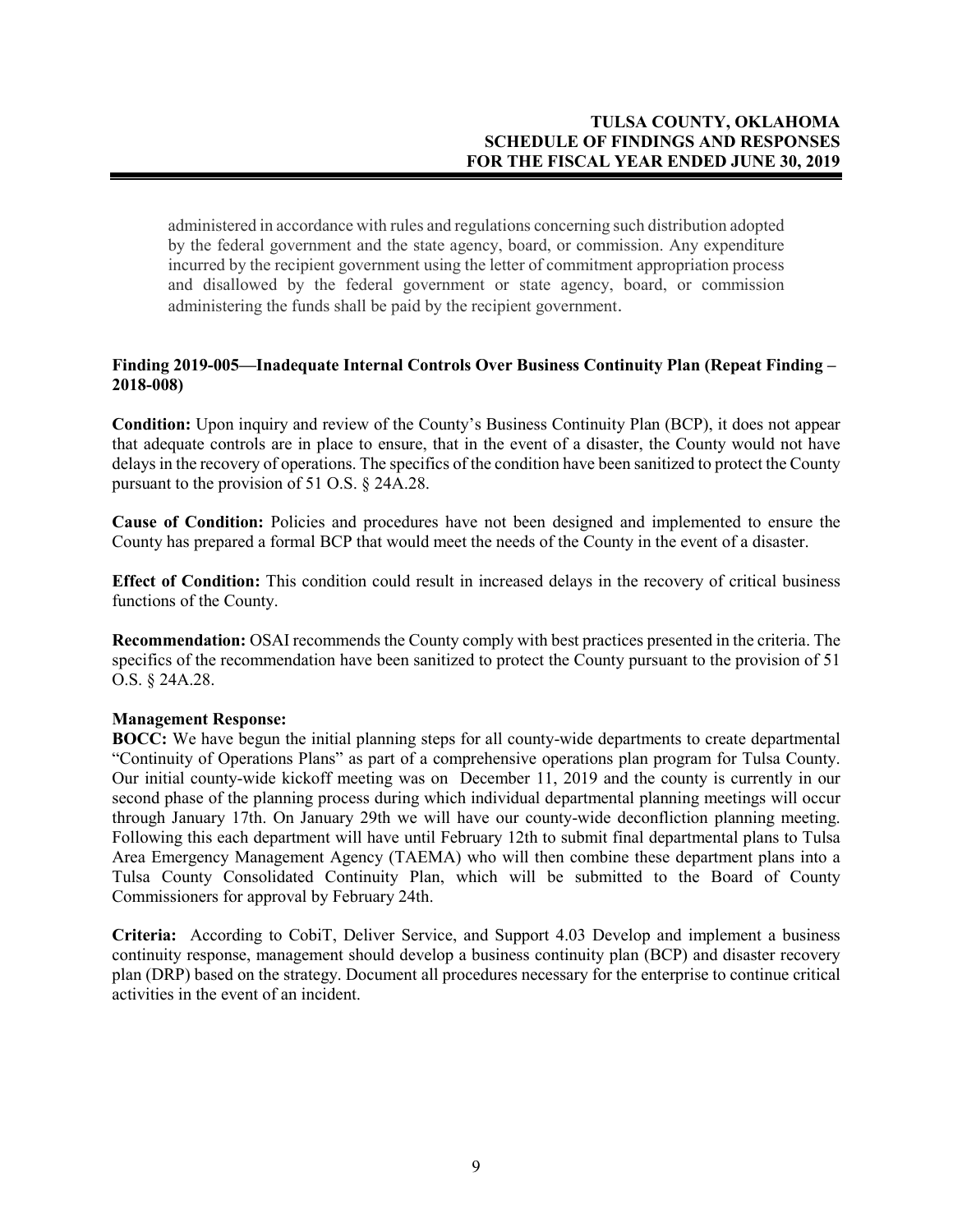**SECTION 2 - This section contains certain matters not required to be reported in accordance with**  *Government Auditing Standards.* **However, we believe these matters are significant enough to bring to management's attention. We recommend that management consider these matters and take appropriate corrective action.**

**Finding 2019-006—Inadequate Internal Controls and Noncompliance Over the Inmate Trust Fund Checking Account and Sheriff Commissary Fund (Repeat Finding –2014-015, 2015-006, 2016-012, 2018-006)**

**Condition:** Upon inquiry, observation of procedures and records, and testwork, we noted the following regarding the Inmate Trust Fund Checking Account:

- Deposits are not made from the Inmate Trust Fund Checking Account to Sheriff Commissary fund in a timely manner. Inmate commissary requests are fulfilled twice a week (Tuesdays and Fridays), but deposits to the Commissary fund are only made weekly on Thursdays. Therefore, Tuesday's collections are deposited two days after receipt, and Friday's collections are deposited six days after receipt.
- Numerous expenditures are made from the Inmate Trust Fund Checking Account for purposes other than statutorily allowed.
	- o Inmates are allowed to complete an inmate request form directing funds in their individual inmate trust accounts within the Inmate Trust Fund Checking Account to be disbursed to family members, friends, the Court Clerk, bondsmen, and so on.

**Cause of Condition:** Policies and procedures have not been designed and implemented for proper administration regarding the Inmate Trust Fund Checking Account.

**Effect of Condition:** These conditions resulted in noncompliance with state statutes. In addition, these conditions could result in unauthorized transactions, misappropriation of assets, or misappropriation of inmate funds.

**Recommendation:** OSAI recommends the County Sheriff design and implement procedures to ensure:

- Collections from the sale of commissary items are deposited into the Sheriff's Commissary fund in a timely manner.
- Expenditures are made from the Inmate Trust Fund Checking Account in accordance with 19 O.S.  $§ 531(A).$

### **Management Response:**

**County Sheriff:** Timely Deposits - The current Commissary operational software being used reports sales for a one-week period. That report is then reconciled to the inmate fund debit report to verify that all expenditures from the inmates account were properly and accurately posted. Within 24 hours of receiving the weekly Commissary operational report, the monies are deposited with the County Treasurers office.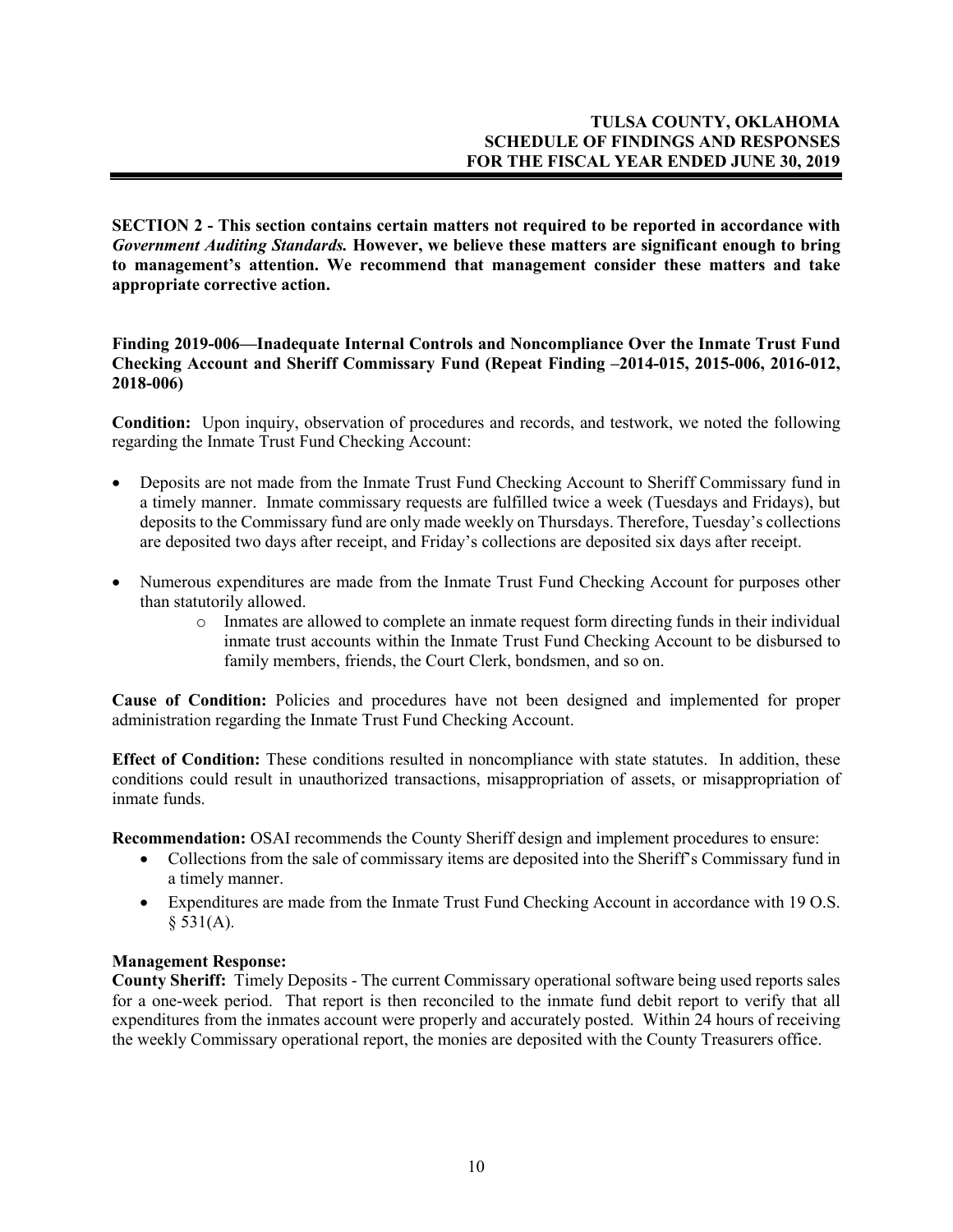Expenditures from the Inmate Trust Fund Account:

- All currency in possession of an inmate upon entry to the correctional facility is receipted and placed on the inmates trust account. Inmates are indeed allowed to disburse their money if the required form is completed and signed by the inmate, and or a court order has been received directing a disbursement. In both cases, a check is issued, and printed on the "Pay to" line is both the inmates name and the designated recipient. The inmate's endorsement signature on the back of said instrument is also required.
- The majority of the events surrounding the release of inmate funds before the inmate is discharged relates to bond requirements and/or families needing those monies for basic needs such as utilities, food, or fuel. It should be noted that these funds belong solely to the inmates, and when it is possible to accommodate requests like mentioned above, we find it to be our legal and moral obligation to do so.

**Auditor Response:** Title 19 O.S. § 531(A) allows checks issued from the Inmate Trust Checking Account to be made out to the Sheriff's Commissary Account to cover the inmate's purchases from the commissary or to the inmate for unencumbered balances upon his or her release from jail.

**Criteria:** Component objectives of effective internal control systems are to deter and detect fraud and to provide accurate and reliable information. Internal controls are designed to safeguard assets and to analyze and check accuracy, completeness, and authorization of transactions. Failure to perform tasks that are part of internal controls, such as segregating duties or implementing compensating reviews, performing bank reconciliations accurately and timely, and maintaining records in a manner to ensure compliance with state statutes and/or to minimize the risk of misappropriation, are deficiencies in internal control.

The GAO Standards – Principal 10 – Design Control Activities – 10.03 states part:

#### *Accurate and timely recording of transactions*

Transactions are promptly recorded to maintain their relevance and value to management in controlling operations and making decisions. This applies to the entire process or life cycle of a transaction or event from its initiation and authorization through its final classification in summary records. In addition, management designs control activities so that all transactions are completely and accurately recorded."

Additionally, GAO Standards – Section 2 – Establishing an Effective Internal Control System – OV2.23 states in part:

#### *Objectives of an Entity – Compliance Objectives*

Management conducts activities in accordance with applicable laws and regulations. As part of specifying compliance objectives, the entity determines which laws and regulations apply to the entity. Management is expected to set objectives that incorporate these requirements.

Therefore, effective internal controls require management properly implement procedures to ensure that expenditures are made in accordance with state statutes: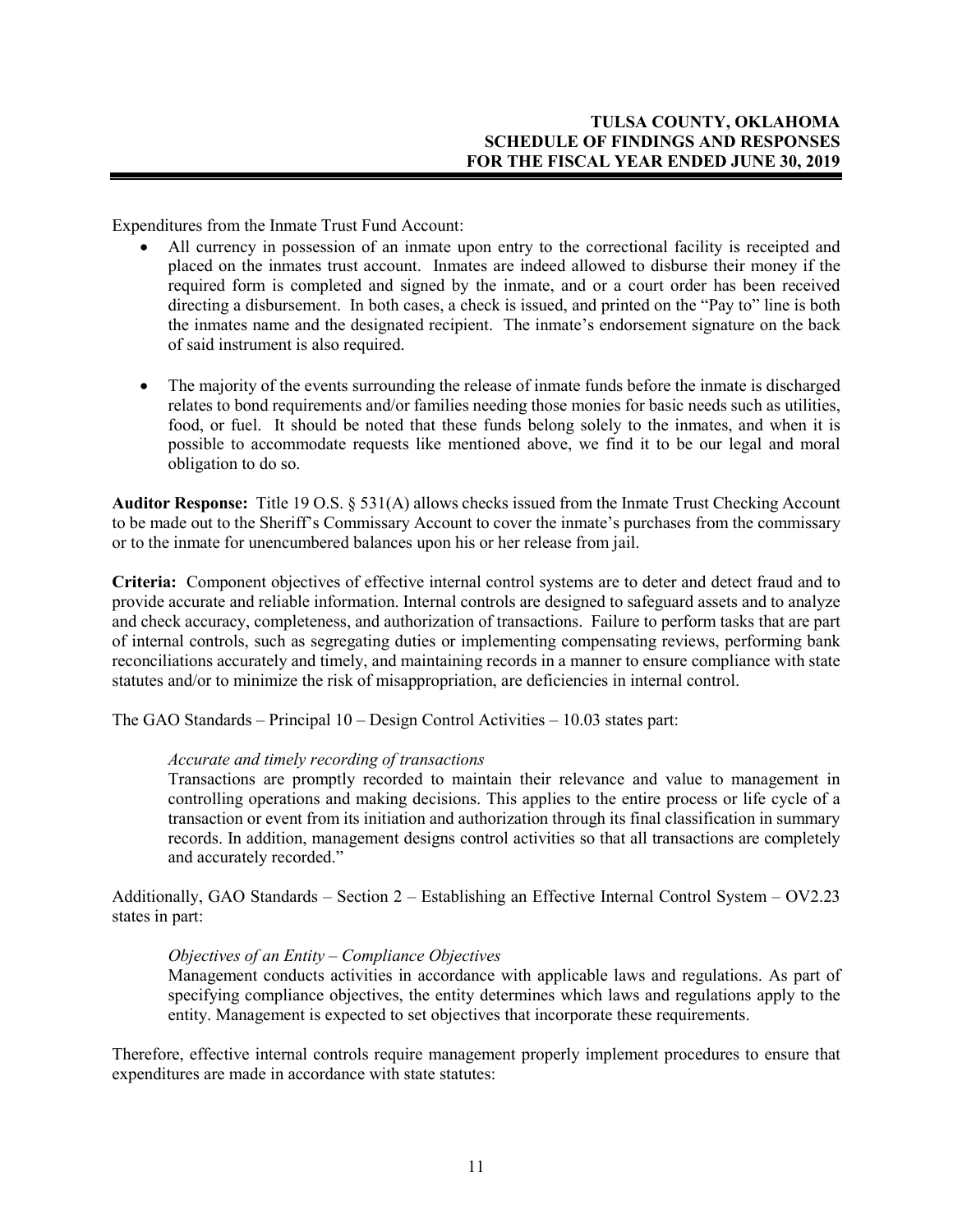Title 19 O.S. § 531 (A) states in part, "…The county sheriff may establish a checking account, to be designated the "Inmate Trust Fund Checking Account." The county sheriff shall deposit all monies collected from inmates incarcerated in the county jail into this checking account and may write checks to the Sheriff's Commissary Account for purchases made by the inmate during his or her incarceration and to the inmate from unencumbered balances due the inmate upon his or her discharge."